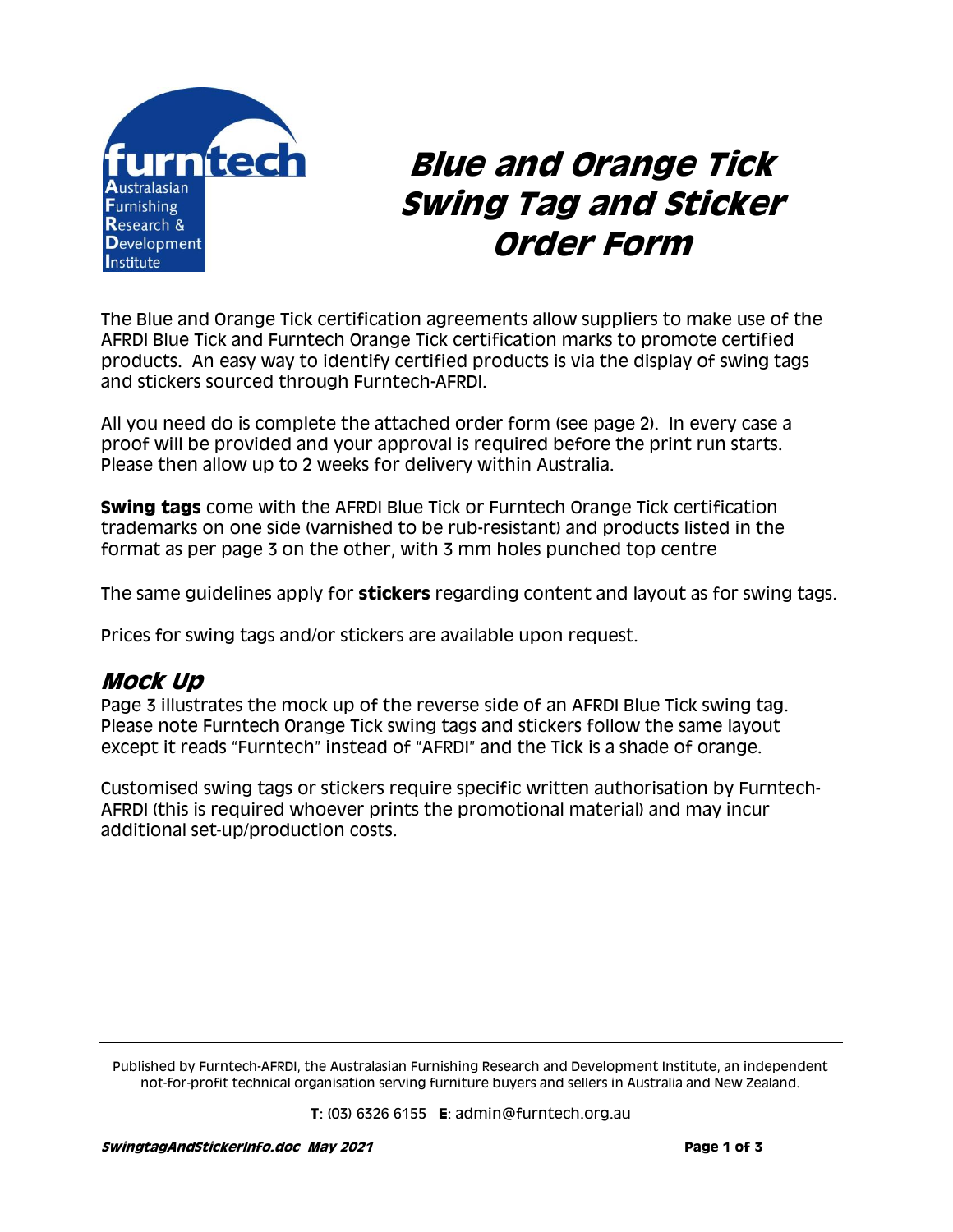#### **AFRDI Blue Tick and Furntech Orange Tick Swing Tag and Sticker Order Form**

| <b>Supplier Name</b> |  |
|----------------------|--|
| <b>Contact Name</b>  |  |
| Phone                |  |
| <b>Fmail</b>         |  |

#### **Swing Tag Order**

Products to be included:

| <b>Quantity Required</b> | <b>Product name</b> | <b>Furntech Certificate No.</b> |
|--------------------------|---------------------|---------------------------------|
|                          |                     |                                 |
|                          |                     |                                 |
|                          |                     |                                 |
|                          |                     |                                 |
|                          |                     |                                 |
|                          |                     |                                 |

### **Sticker Order**

Products to be included:

| <b>Quantity Required</b> | <b>Product name</b> | <b>Furntech Certificate No.</b> |
|--------------------------|---------------------|---------------------------------|
|                          |                     |                                 |
|                          |                     |                                 |
|                          |                     |                                 |
|                          |                     |                                 |
|                          |                     |                                 |

Signed ………………………………. Date ………………………..…

## **Please email to [admin@furntech.org.au](mailto:admin@furntech.org.au) to submit**

Published by Furntech-AFRDI, the Australasian Furnishing Research and Development Institute, an independent not-for-profit technical organisation serving furniture buyers and sellers in Australia and New Zealand.

**T**: (03) 6326 6155 **E**: admin@furntech.org.au